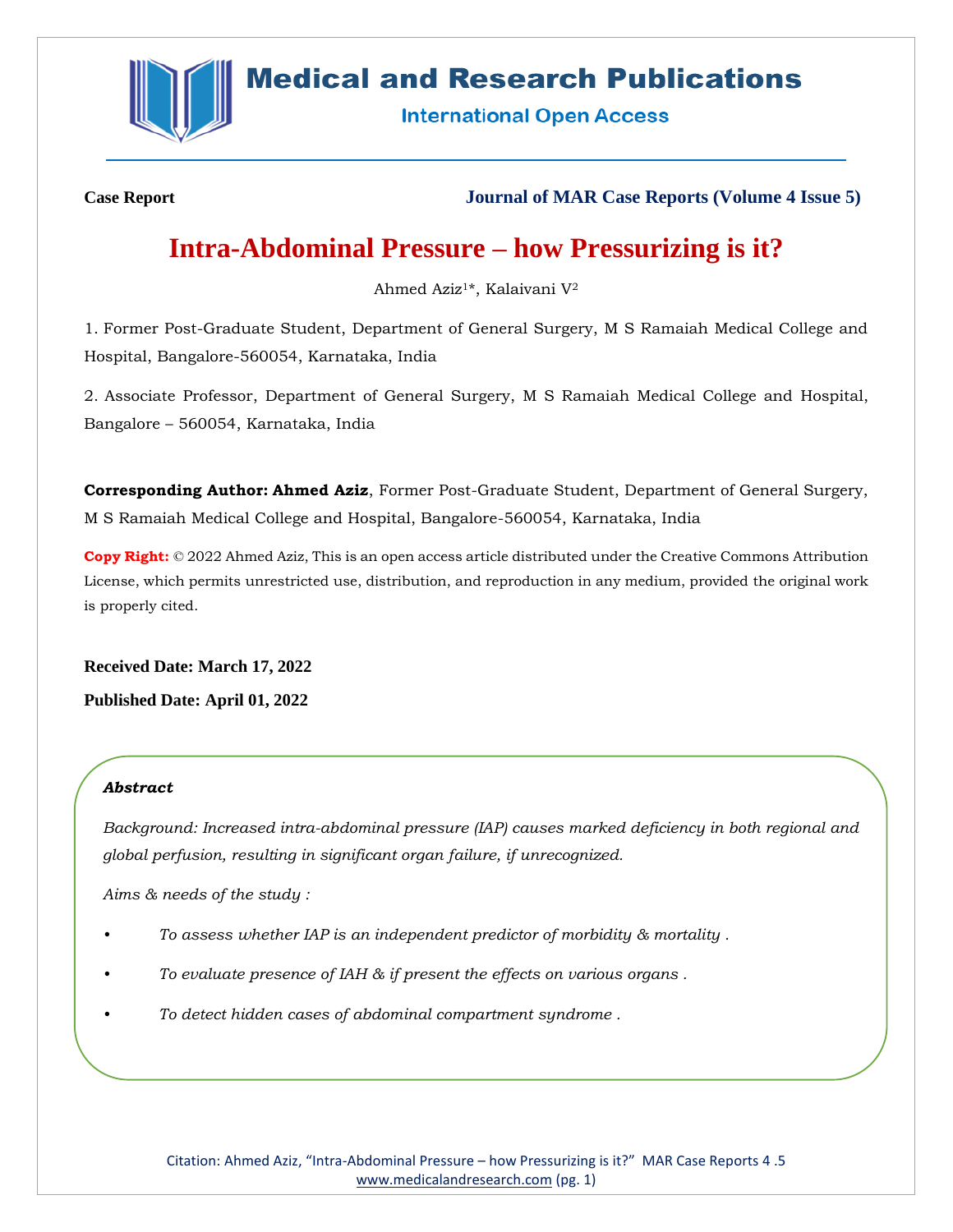*Methodology: This observational non-invasive prospective study was conducted over a period of 2 years from august 2017 to august 2019 and involved 66 study subjects. Patient co-morbidities, IAP, urine output and serum creatinine levels were documented postoperatively at 4 hourly intervals for 24 hours for patients undergoing major abdominal surgeries & emergency laparotomies. Data was analyzed by Chi-square test, Friedman test, t-test/Mann-Whitney U test, considering p≤0.05 as statistically significant.*

*Results: Majority of the patients had no co-morbidities. The mean IAP of patients who underwent laparotomy was 5.28±1.34 mmHg and that of MAS was 5.22±1.54 mmHg (p=0.82). A significant difference in the distribution of IAP at different time points with type of surgery (p=0.0001) was noted. The mean IAP of patients with normal urine output was 5.1±1.4 mmHg and for those with decreased output was 6.2±1.36 mmHg (p=0.04). The mean IAP who had undergone re-surgery was 6.9mmHg and who did not undergo re-surgery was 5.1mmHg.*

*Conclusion: Elevated IAP has been identified as a predictor of morbidity & likely implicator of mortality in our study with 3 of the 67-succumbing due to organ failure secondary to critical*  illness and likely plays a role in the development of multiple system organ failure. Routine *measurement of IAP in patients at risk is essential to both recognizing the presence of Intra-Abdominal hypertension /Abdominal compartment syndrome and guiding effective treatment.*

### *Highlights:*

- *Intra – Abdominal pressure (IAP) monitoring could help in earlier detection of morbidity & mortality.*
- *IAP is measured through the Intra – Vesical route.*
- *IAP monitoring could help the sick patient to return home from ICU earlier.*
- *IAP monitoring reduces the chance of patient falling critically ill as detecting of deterioration is much before clinical signs set in.*

#### *Keywords :*

- *Intra – abdominal pressure (IAP)*
- *Intra – abdominal hypertension (IAH)*
- *Abdominal Compartment syndrome (ACS)*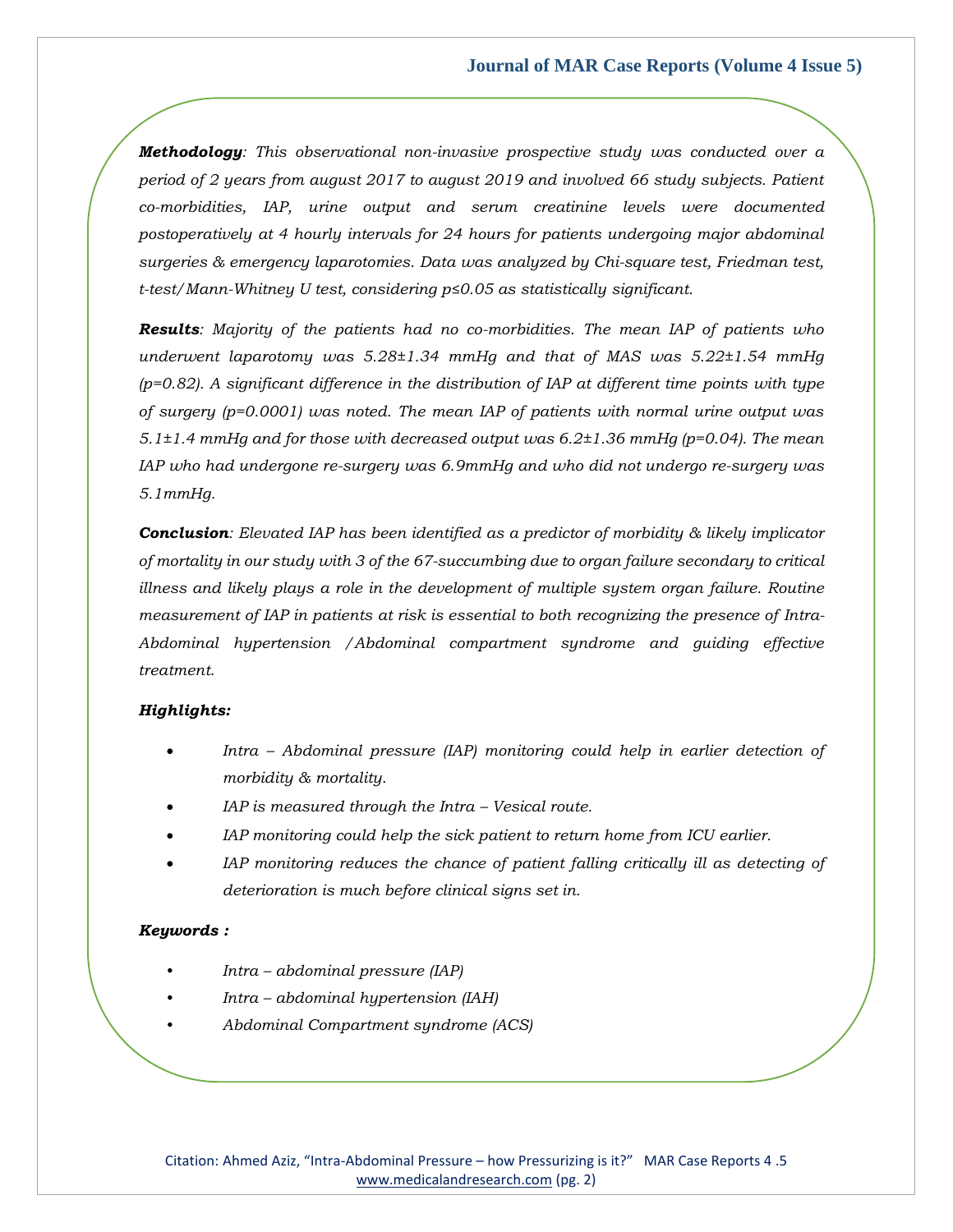### **Introduction**

Over the century, pathophysiologic association of increased intra-abdominal pressure (IAP) and various organs has been evaluated.[1] IAP is the steady-state pressure concealed within the abdominal cavity that is a result of interaction between the viscera and abdominal wall. IAP varies as per the abdominal wall resistance and respiratory phase.[2] Emerson in the year 1911 discovered the correlation between elevated IAP and morbidity, and mortality in patients with cardiovascular pathology.[3] However, recognising abdomen as a compartment and the phenomenon of intra-abdominal hypertension (IAH) causing abdominal compartment syndrome (ACS) is fairly new.

Although, IAP can physiologically reach up to 80 mmHg (Valsalva manoeuvre, cough, weightlifting, etc.), these values cannot be tolerated for long periods. Normal IAP is approximately 5–7 mmHg in adults who are critically ill. IAP >12 mmHg measured repeatedly or sustained elevation is termed IAH.

The presence of IAH is associated with a 11-fold increase in mortality in comparison to patients without IAH. The IAP may moderately progress to ACS, with a sustained IAP of >20 mmHg and associated organ failure or dysfunction.[2] In patients who are critically ill, IAH has been recognized as a cause of organ dysfunction, with renal and respiratory dysfunction being most prominent. IAH has been recognised as a continuance of pathophysiologic changes starting with regional blood flow disturbances and ending in frank end-organ failure along with ACS development.

Elevated IAP commonly causes marked deficiencies in both regional and global perfusion, resulting in significant organ failure leading to morbidity and mortality, if unrecognised.[4] Elevated IAP plays a crucial role in the progression of multiple system organ failure, that has plagued physicians and patients in the intensive care unit (ICU) for decades. Elevated IAP causes significant impairment of gastrointestinal, pulmonary, cardiac, hepatic, renal and central nervous system function.[4] ACS has most extensively been described in patients undergoing emergency abdominal surgery and in those with non-abdominal diseases such as massive fluid resuscitation and burns. ACS has been recognised as a significant cause concerning morbidity and mortality amongst critically ill medical, surgical, and paediatric patients. Previously present, but notably underappreciated, IAH and ACS are currently recognized as a common occurrence in the ICU setting. They have also shown to contribute to organ dysfunction and mortality in patients who are critically ill.[4] Diagnosis relies on IAP measurement, as clinical estimation and abdominal perimeter are poorly correlated with actual IAP.

Detrimental effects of IAH occur way before the manifestation of ACS. Prevalence of IAH is at least 50% in the critically ill population.[5] Despite it being recognised as an independent risk factor for death, majority of the critical care team members fail to assess for IAH and are unaware of the consequences that follow untreated IAH.[5,6] ACS should therefore be viewed because of progressive, unchecked rise in IAP from a myriad of disorders, eventually leading towards multiple organ dysfunction. Hence, the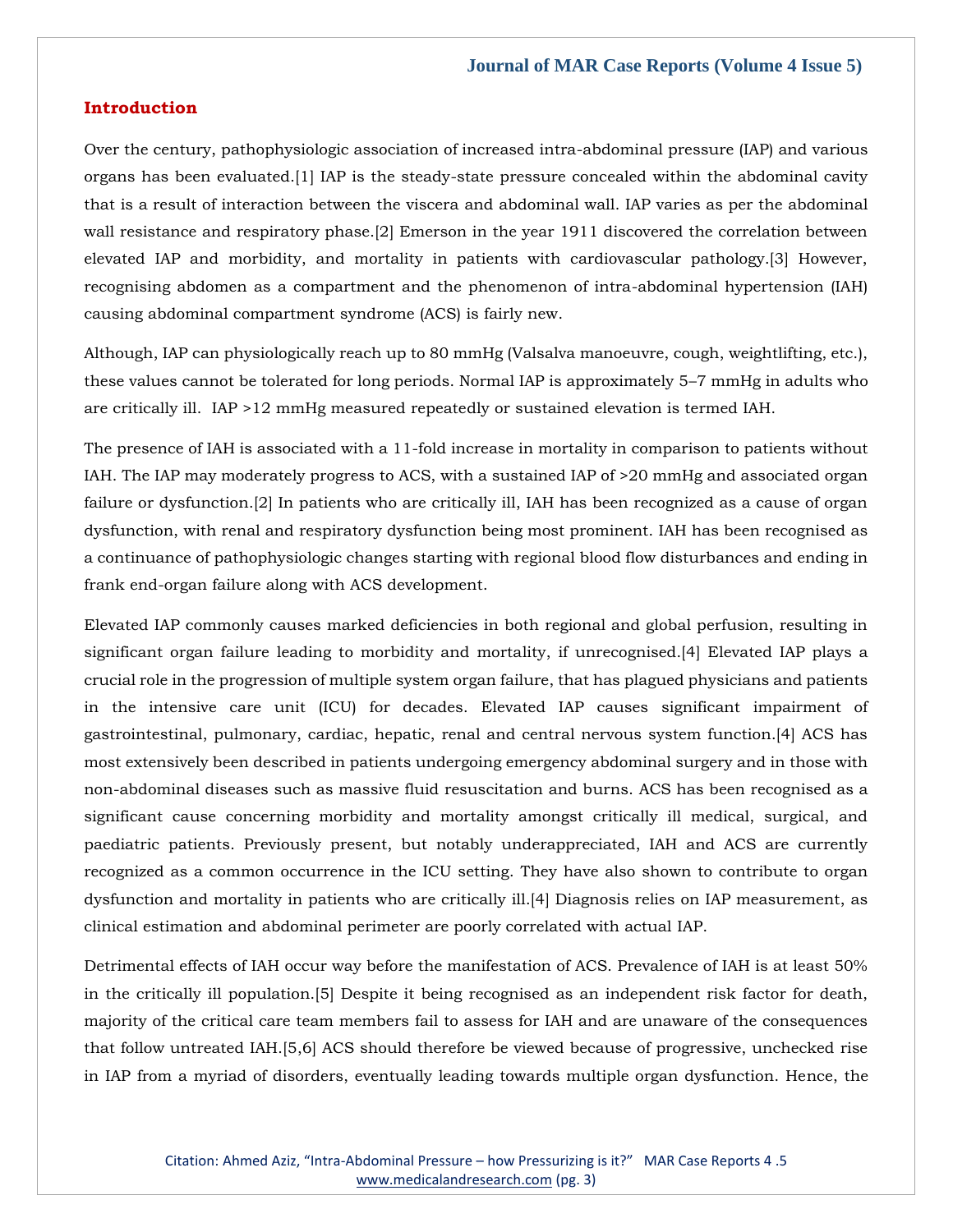present study is proposed to evaluate the relationship between pre-operative IAP and post-operative morbidity and mortality in emergency & elective patients at a tertiary care centre in Bangalore, India.

## **Methodology**

The study was done as an observational, prospective study involving patients who were hospitalised to a tertiary care centre in Bangalore from November 2017 to May 2019 undergoing major abdominal elective and emergency surgeries. Ethical clearance from the institutional research committee (SS-1/EC/037/2017) and written informed consent from the study subjects were acquired prior to the commencement of the study. Baseline characteristics, and clinical data were recorded from the study subjects.

The sample size was calculated based on the study conducted by Thirunavukkarasu and Maithreyi, where the mean intra vesicular pressure of patients who underwent laparotomy was reported as 16.6±4.16 mmHg.[7] Considering relative precision of 6% and desired confidence level of 95%, sample size for this study was estimated to be 66.

### **Inclusion Criteria:**

The study included all the subjects undergoing emergency laparotomy or major abdominal surgery (MAS). Elective MAS are expected to last >2 hours and are observed to have a predicted blood loss >500 mL.

### **Exclusion Criteria:**

Pregnant or lactating patients, patients <18 years of age, pre-existing chronic obstructive pulmonary disorder, coronary artery disease, renal failure, obesity, body mass index >35 kg/m2, hypertension, bladder disorders like neurogenic bladder and cystitis were excluded from the study.

A thorough case history was recorded and the treatment protocol was determined (emergency laparotomy or MAS). The IAP, urine output, serum creatinine levels and chest X-rays were documented. All the parameters were documented and associated with IAP, to signify its correlation with the patient condition and the treatment outcome. The measurements of IAP and urine output were recorded during the preoperative period and then postoperatively at 4 hourly intervals for 24 hours.

The preliminary details collected from patients included their names , age, sex, diagnosis, operative procedure planned, BMI. Presence or absence of co-morbidities like diabetes mellitus, hypertension were noted . General Examination findings of pulse, blood pressure, respiratory rate, temperature and specific systemic examination of respiratory system, cardiovascular system and abdomen were noted .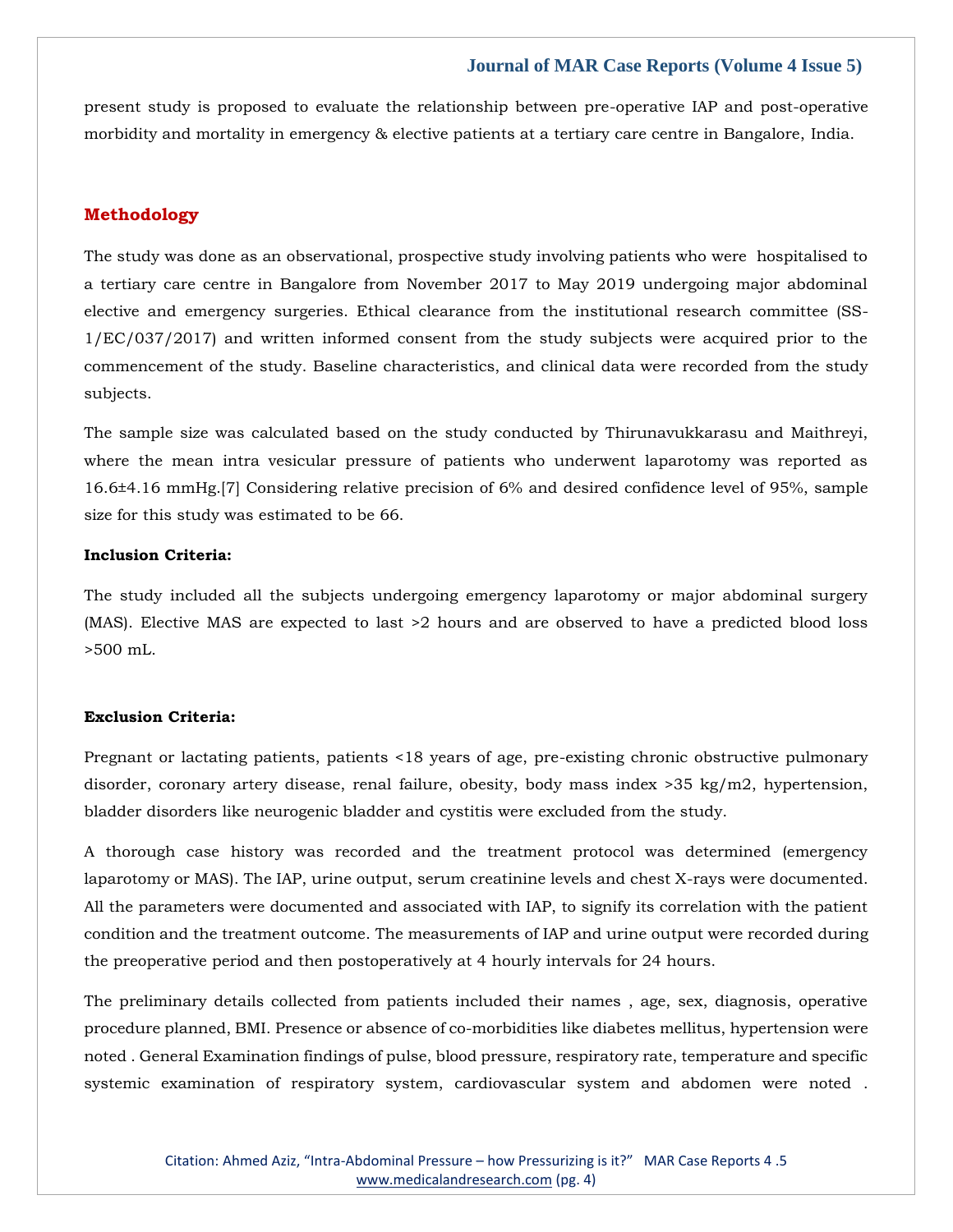Laboratory tests done preoperatively and post operatively according to need were plasma urea, plasma creatinine and Chest X-Ray.

#### **Clinical Measurement:**

Intra-vesical route for measuring IAP was carried out by connecting the Foley's catheter to a 3-way tap which was then connected to a pressure transducer. The patient was placed in a supine position catheterized using a Foley's catheter and residual urine was drained. Later the Foley's catheter was clamped distal to a point of pressure measurement. IAP increased by 2 mm for every 20-degree head tilt. The catheter was tethered to a pressure transducer and the point of mid axillary line at the iliac crest was taken as reference point where IAP value was marked as zero. Around 25 ml was instilled into bladder, 30 to 60 seconds later the reading was taken, providing time for detrusor muscle relaxation.

All the measurements were taken close to expiration and absence of active abdominal muscle contraction. Foley's catheter was clamped before each measurement and a conversion factor of 1.36 was used to convert the pressure in centimetres of water into millimetre of Hg.

#### **Data Analysis:**

Data was analysed using statistical software R version 4.0.2. Categorical variables are presented in the form of frequency tables. Continuous variables were presented as mean ± standard deviation (SD) /median (range) form. Chi-square test was performed to analyze the association between categorical variables. Friedman test was performed to compare the distributions of variables between time points. To compare means, t-test/Mann-Whitney U test was performed. p≤0.05 was considered statistically significant.

During the period between 2017 & 2019 , 66 patients met the inclusion criteria . The mean age of patients undergoing emergency laparotomy (n=32) was 45.62±18.33 years and those undergoing MAS  $(n=34)$  was 54.58±16.95 years (Fig 1 A). The mean IAP was used for comparison in this study.

#### **IAH Is graded in 4 stages :**

- Grade  $1 12$  to 15 mmHg
- Grade  $2 16$  to 20 mmHg
- Grade  $3 21$  to  $25$  mmHg
- Grade  $4 > 25$  mmHg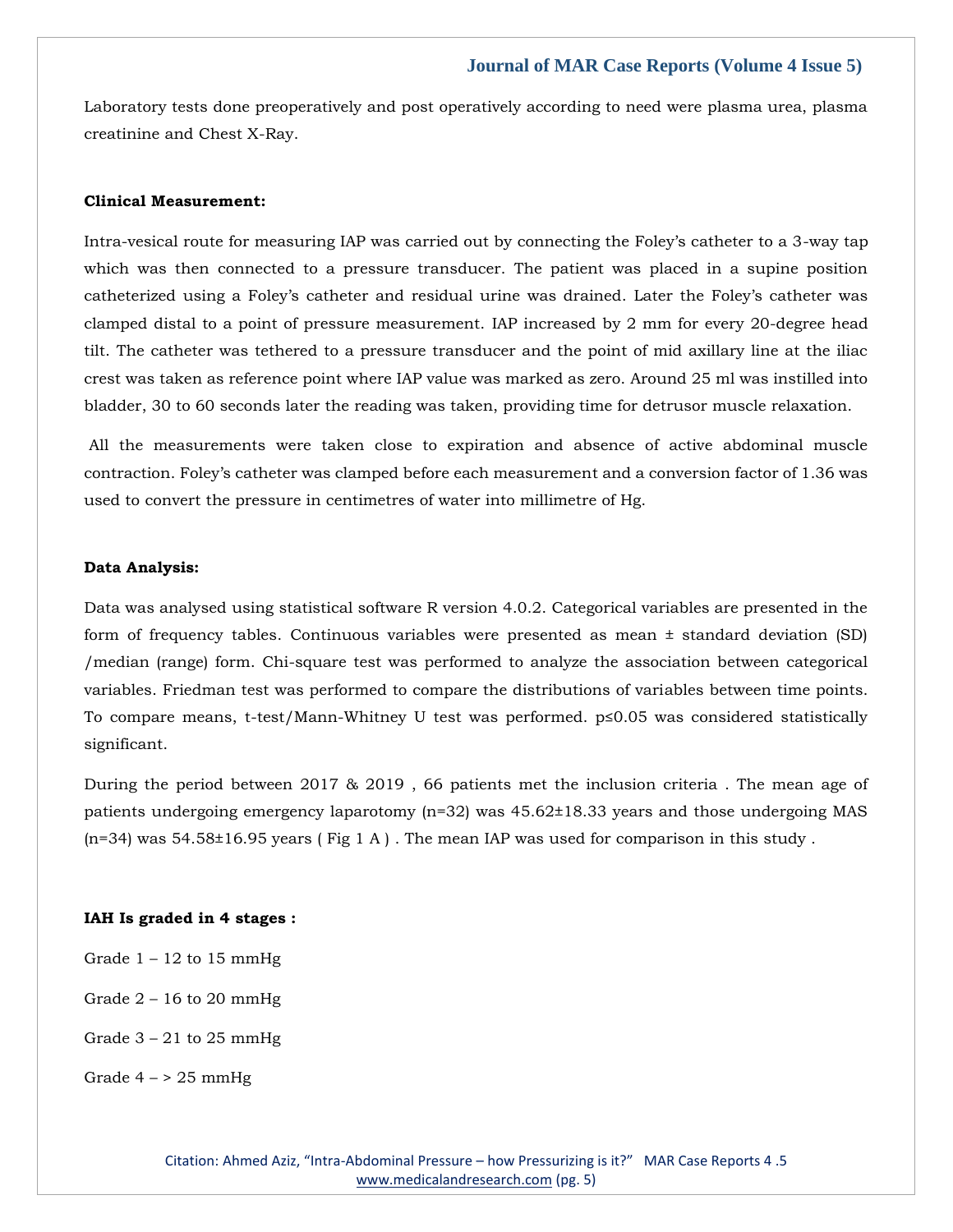Various causes for Major Abdominal Elective cases: Total Number = 34 cases

- Carcinoma colon 7 (20 %)
- Carcinoma Stomach 5 (14 %)
- Hernia 6 (17 %)
- Cbd Pathology  $& 4 (11 \%)$
- Ca ovary & Periampullary Carcinoma 3 (9 %)
- Retroperitoneal Sarcoma 2 (6 %)
- Others 5 (14 %)

Various causes for Emergency cases: Total Number = 32 cases

1) TRAUMATIC

2) NON – TRAUMATIC

#### **1) Traumatic: Total Number = 6 cases**

- Blast injury  $2$  (34 %)
- Spleen Injury 2  $(34 \%)$
- Spleen & liver Injury 1 (17 %)
- Diaphragmatic rupture 1 (17 %)

#### **2) Non-Traumatic: Total Number = 26 cases**

- Hollow Viscus perforation  $-10$  (40 %)
- Intestinal Obstruction 4 (16 %)
- Strangulated Hernia 4 ( $16\%$ )
- Superior mesenteric artery (SMA) occlusion  $-2$  (8 %)
- Others 6 ( 20 % )

A total of 44 (66.7%) patients had no co-morbidities (Table 1 Subsection A). The mean IAP amongst the patients with co-morbidities (22 in number) was slightly higher than normal however there was no statistical significance noted. (Fig 1 B)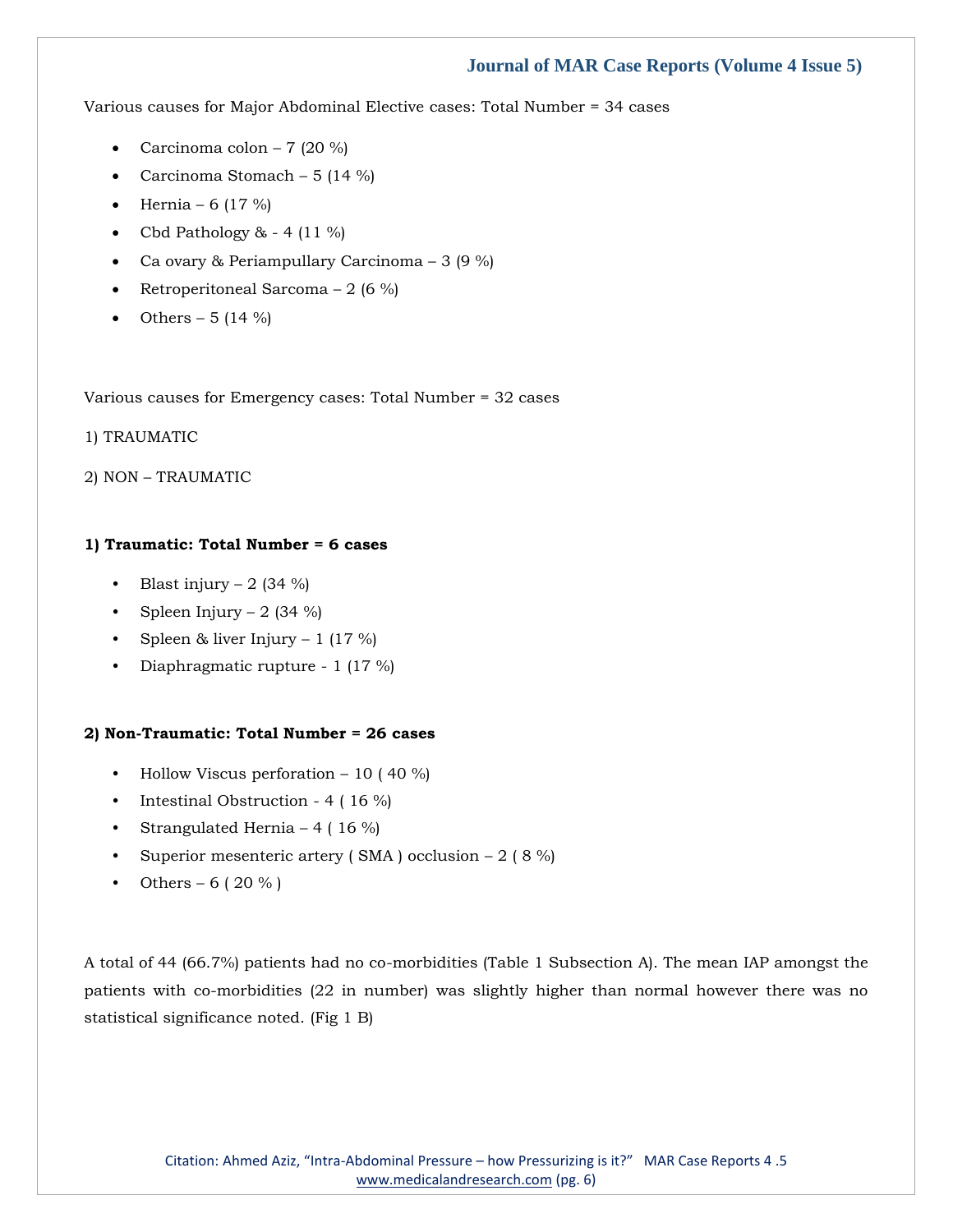One (3.13%) patient underwent re-surgery for laparotomy and 5 (14.71%) for MAS. The mean IAP for the study participants who had undergone re-surgery was more than that of patients who did not undergo re-surgery and the mean difference was statistically significant. (p=0.005).

Urine output was normal for 26 (81.25%) and 31 (91.18%) patients who underwent laparotomy and MAS respectively. Similarly, the serum creatinine levels were normal for 25 (78.13%) and 30 (88.24%) patients who underwent laparotomy and MAS respectively.

Duration of surgery was significantly higher in MAS patients and lung pathologies were seen in significantly higher number of patients undergoing emergency laparotomy (p<0.05) (Table 1).

| <b>Variable</b>                   |                  | Type of procedure - No. of Patients (%) |                 | $p-$     |
|-----------------------------------|------------------|-----------------------------------------|-----------------|----------|
|                                   |                  | Laparotomy (n=32)                       | $MAS (n=34)$    | value    |
| A) Comorbidities                  | None             | 22 (68.75)                              | 22 (64.71)      | 0.86     |
|                                   | <b>HTN</b>       | 6(18.75)                                | 5(14.71)        |          |
|                                   | DM               | 3(9.38)                                 | 3(8.82)         |          |
|                                   | $HTN+DM$         | 1(3.13)                                 | 3(8.82)         |          |
|                                   | Others           | $\Omega$                                | 1(2.94)         |          |
| <b>B</b> ) Chest X-ray            | Normal           | 24 (75)                                 | 34 (100)        | $0.004*$ |
|                                   | Atelectasis      | 3(9.38)                                 | $\Omega$        |          |
|                                   | Pleural effusion | 5(15.63)                                | $\Omega$        |          |
| C ) Duration of surgery (in mins) |                  | 150 (80, 300)                           | 182.5 (85, 600) | $0.01*$  |
| (median, IQR)                     |                  |                                         |                 |          |
| D ) Duration in ICU               | $\leq$ 3 days    | 27 (84.38)                              | 24 (70.59)      | 0.18     |
|                                   | 3-6 days         | 5(15.63)                                | 10(29.41)       |          |

### **Table 1: Comparing study variables between groups**

\*Significant (p<0.05). Abbreviations: DM, diabetes mellitus; HTN, hypertension; ICU, intensive care unit; IQR, interquartile range; MAS, major abdominal surgery.

The mean IAP of patients <60 years old (n=44) was  $5.19\pm1.36$  mmHg and those  $\geq 60$  years old was 5.35±1.63 mmHg (Fig. 1A). The mean IAP of patients who underwent laparotomy was 5.28±1.34 mmHg and that of MAS was 5.22±1.54 mmHg (p=0.82) (Fig. 1C).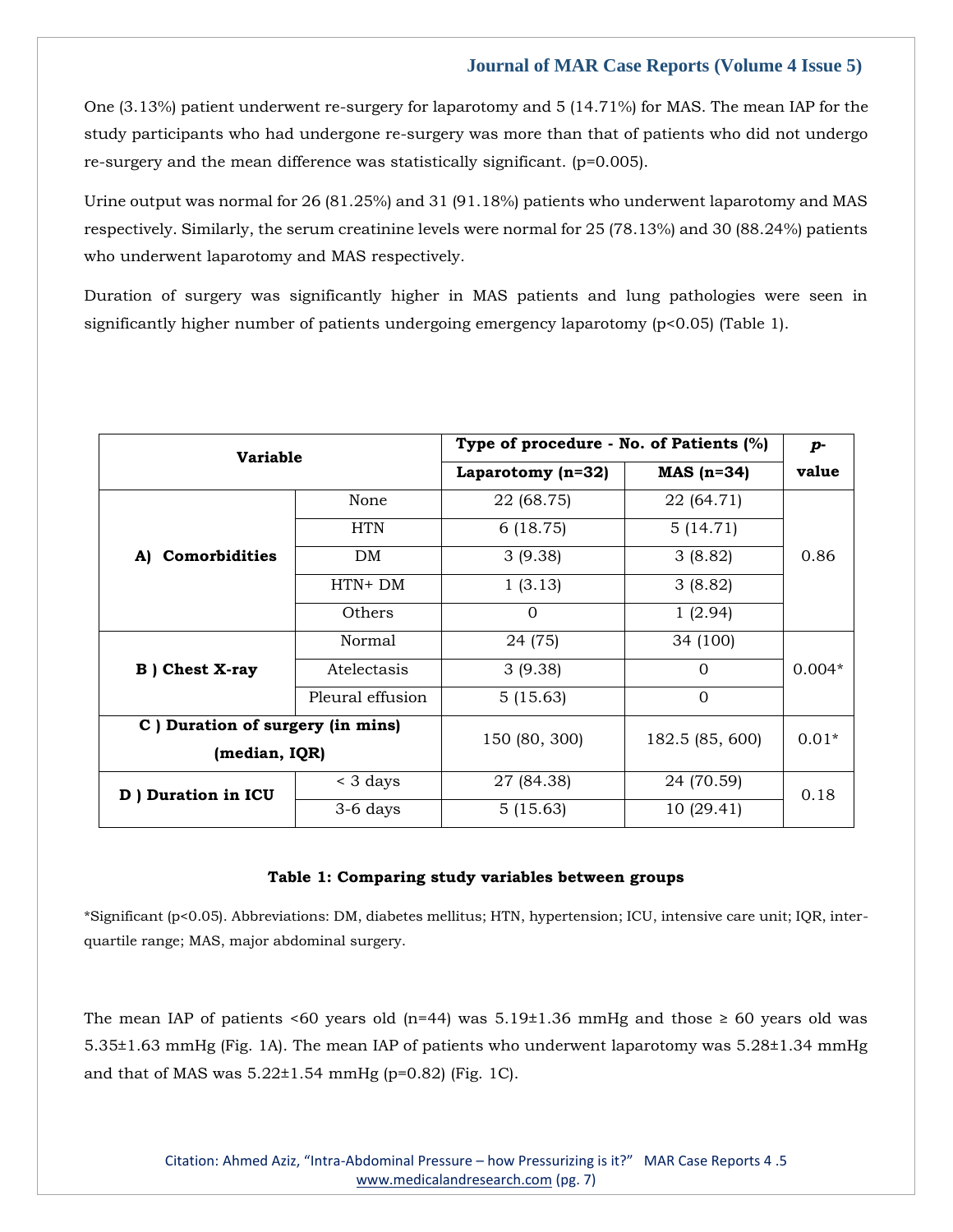A significant difference was noted in the distribution of IAP at different time points with type of surgery (laparotomy, p=0.0001; MAS, p=0.0001) (Fig. 1D).



**Figure 1**: Mean IAP of patients with respect to (A) age, (B) co-morbidities, (C) type of surgery and (D) different operative time points.

### **Abbreviations:**

IAP, intra-abdominal pressure;

MAS, major abdominal surgery.

The mean IAP of patients with normal urine output was  $5.1\pm1.4$  mmHg and for those with decreased output was 6.2±1.36 mmHg. The difference in the distribution of mean IAP with urine output was significant (p=0.04).

The mean IAP of patients with normal serum creatinine levels was 5.19±1.45 mmHg and for those with deranged levels was 5.53±1.41 mmHg. The difference in the distribution of mean IAP with serum creatinine was insignificant (p=0.4).

The difference in the distribution of mean IAP with chest X-ray findings was insignificant  $(p=0.2)$ (Fig. 2).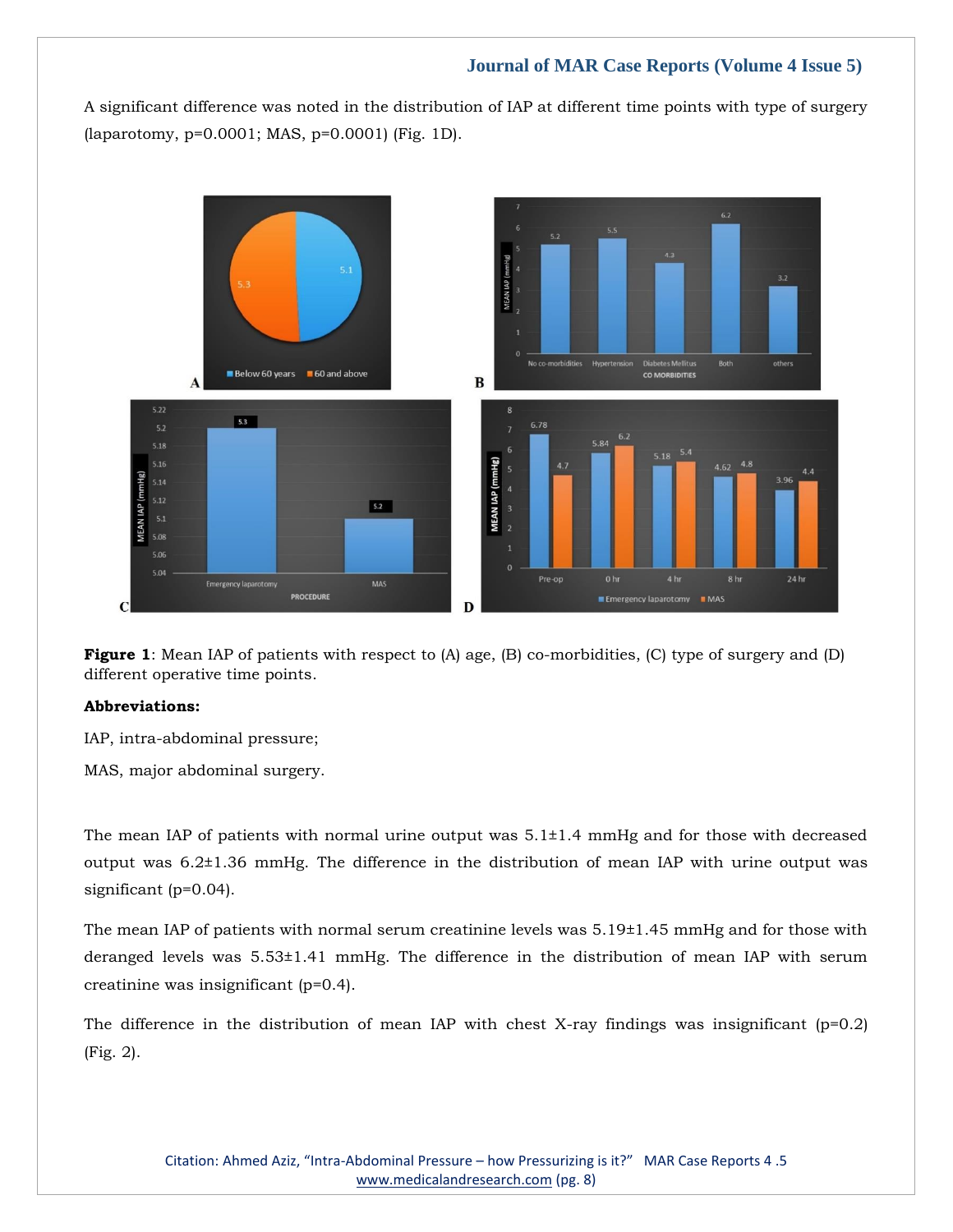# $6.5$ 6  $5.2$  $4.6$ **MEAN IAP** Normal Atelectasis **Pleural Effusion CHEST X-RAY**

# **Journal of MAR Case Reports (Volume 4 Issue 5)**



### **Abbreviations:**

### IAP, intra-abdominal pressure

The mean IAP of patients who stayed in the ICU for <3 days was 4.99±1.45 mmHg, and for those who stayed for 3-6 days, it was 6.12±1.02 mmHg. The difference in the distribution of mean IAP with duration of stay at the ICU was significant (p<0.004) .

The mean IAP of patients who underwent re-surgery for both procedures was 6.93±1.58 mmHg and for the rest of them was  $5.1\pm1.32$  mmHg ( $p = 0.05$ ) & hence is was statistically significant.

## **Discussion**

According to a study done by Khan et al., IAP significantly predicts mortality but not morbidity in laparotomy patients.[10] A scientific investigation and collection of clinical experience confirmed the significant deleterious impact of increased IAP , IAH-induced organ-dysfunction and failure amongst the critically ill.[4] In the 2013 consensus guidelines for clinical practice, the World Society of Abdominal Compartment Syndrome recommended measuring of IAP in all ICU patients with high risk of developing IAH.[8] The present study evaluated the effect of IAP on morbidity and mortality outcomes in patients undergoing emergency laparotomy or MAS.

The pre-operative mean IAP in patients undergoing emergency laparotomy was higher in comparison to post-operative IAP which could be attributed to the nature of illness requiring emergency management & decrease in IAP in this group could be correlated to timely surgical intervention.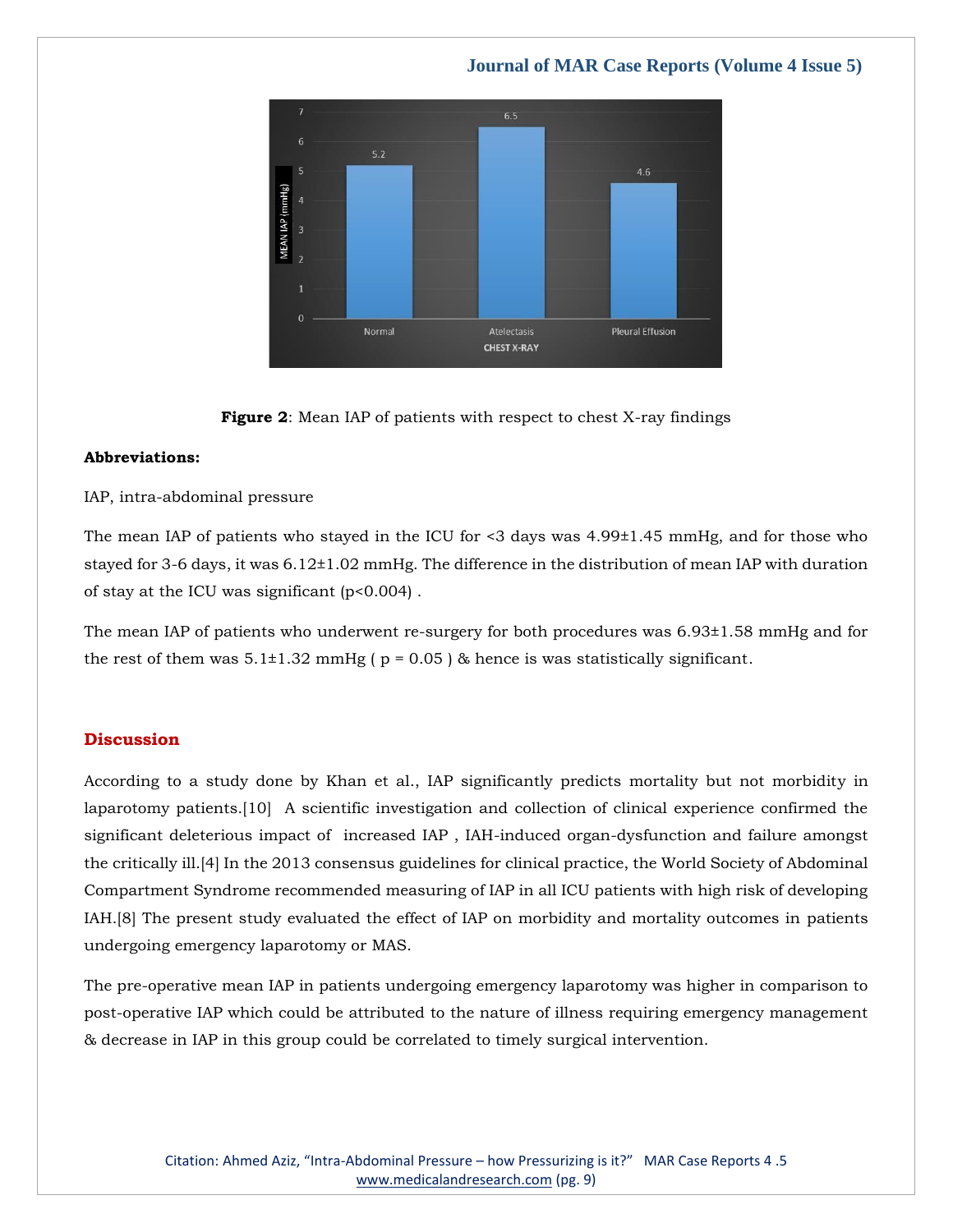Mean IAP in patients undergoing emergency laparotomy was higher and the difference in the distribution of IAP at different time points with type of surgery was significant. The pre-operative mean IAP in patients undergoing emergency laparotomy was higher in comparison to post-operative IAP which could obviously indicate that a surgical intervention was required.

In patients undergoing MAS, the highest mean IAP was noted at 0 hr though the IAP measured did not point to IAH / ACS for that matter. In our study we had 2 patients with Grade 1 IAH post – operatively and what we found out was that

- Detecting the presence of Raised IAP due to early IAP measurements, reducing the elevated IAP and restoring end-organ perfusion by the application of comprehensive medical management strategies or timely surgical abdominal decompression could help in reduction of the IAP and hence improvement of the patient earlier as seen by their hospital stay , X ray changes and of course their Renal function tests as Renal function is the first to deteriorate amongst all organ systems .
- Surgical decompression for refractory organ dysfunction and attempting at fascial closure at an earlier stage once physiologically appropriate may be few reasons to control IAP.[4] These strategies have been earlier demonstrated to significantly reduce complication, decrease resource utilization and improve patient survival.[9]

Elevated IAP causing multiple derangements in both intra- and extra-abdominal organs are well documented.[10] The difference in the distribution of mean IAP with urine output was significant (p=0.04). Similar results were reported in a previously conducted study (p<0.01).[11] Patients with increased IAP experienced decreased urine output as high IAP could lead to intrarenal venous congestion and thereby resulting in the reduction of glomerular filtration rate.[12] Patients with higher IAP had deranged serum creatinine and the difference in the distribution of mean IAP with serum creatinine was insignificant.

In case of critical illness, elevated IAP is identified as an independent predictor of mortality, playing a major role in terms of multiple system organ failure that has plagued ICU patients and physicians for decades.[4] In our study, only patients having elevated IAP were in the ICU for 3-6 days. Significant decrease in morbidity and mortality could be attributed to the early recognition and diagnosis of IAH in addition to appropriate therapeutic scheme.[13] Despite the abundance of knowledge, IAP or IAH still remains underdiagnosed and hence appropriate measures must be taken at earlier stages to prevent patient morbidity.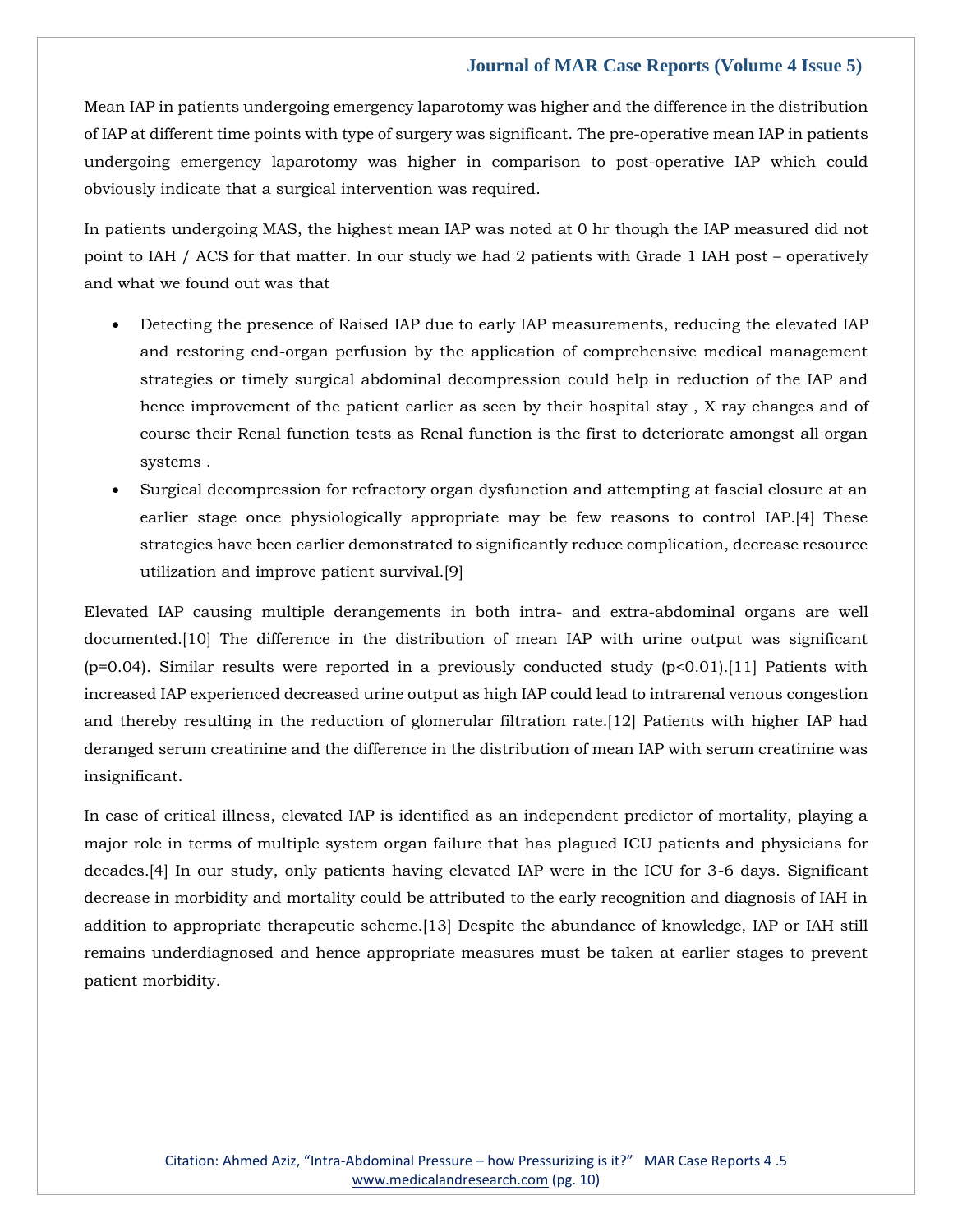#### **Limitations**

Smaller sample size. Additionally, postoperative pain was not evaluated amongst the patients. Monitoring IAP frequently with prompt decompression may be advantageous in decreasing mortality rate. Future studies are suggested soon to arrange proper screening protocol in laparotomy patients to detect and manage IAH and ACS.

### **Conclusion**

It is vital to spread awareness about IAH and ACS and hence the involvement of health care workers whether it is nursing facility , resident doctors , specialists etc in the measurement of IAP as a routine procedure in patients who have high probability either due to their underlying co – morbid conditions or due to surgery itself , be it major surgeries or emergencies is imperative.

#### **References**

1. [Saggi BH , Sugerman HJ , Ivatury RR , et al. Abdominal compartment syndrome. J Trauma.](https://www.google.com/search?q=Abdominal+compartment+syndrome.+J+Trauma&sxsrf=APq-WBscTQ7XbDfFaQcePWrew5eAmdNTqw%3A1647926776459&ei=-F05YtbDG-jYz7sP686hmAM&ved=0ahUKEwjWn4HR_dj2AhVo7HMBHWtnCDMQ4dUDCA4&oq=Abdominal+compartment+syndrome.+J+Trauma&gs_lcp=Cgdnd3Mtd2l6EAwyBwghEAoQoAEyBwghEAoQoAE6BwgjEOoCECdKBAhBGABKBAhGGABQlgRYlgRgyw1oAXAAeACAAZMDiAGTA5IBAzQtMZgBAKABAaABArABCsABAQ&sclient=gws-wiz)  1998;45(3):597–[609. doi: 10.1097/00005373-199809000-00033](https://www.google.com/search?q=Abdominal+compartment+syndrome.+J+Trauma&sxsrf=APq-WBscTQ7XbDfFaQcePWrew5eAmdNTqw%3A1647926776459&ei=-F05YtbDG-jYz7sP686hmAM&ved=0ahUKEwjWn4HR_dj2AhVo7HMBHWtnCDMQ4dUDCA4&oq=Abdominal+compartment+syndrome.+J+Trauma&gs_lcp=Cgdnd3Mtd2l6EAwyBwghEAoQoAEyBwghEAoQoAE6BwgjEOoCECdKBAhBGABKBAhGGABQlgRYlgRgyw1oAXAAeACAAZMDiAGTA5IBAzQtMZgBAKABAaABArABCsABAQ&sclient=gws-wiz)

2. [Milanesi R , Caregnato RCA. Intra-abdominal pressure: an integrative review. Einstein \(Sao Paulo\).](https://www.google.com/search?q=.+Intra-abdominal+pressure%3A+an+integrative+review.+&sxsrf=APq-WBuSJsUtK5S7K1q6YhqcgdfdibjsCg%3A1647929782405&ei=tmk5YpWsGP_az7sPqsGRiAc&ved=0ahUKEwiV363qiNn2AhV_7XMBHapgBHEQ4dUDCA4&oq=.+Intra-abdominal+pressure%3A+an+integrative+review.+&gs_lcp=Cgdnd3Mtd2l6EAwyBggAEBYQHjoHCCMQ6gIQJ0oECEEYAEoECEYYAFCxAVixAWDOCGgBcAF4AIABY4gBY5IBATGYAQCgAQGgAQKwAQrAAQE&sclient=gws-wiz)  [2016;14\(3\):423-30. doi: 10.1590/S1679-45082016RW3088](https://www.google.com/search?q=.+Intra-abdominal+pressure%3A+an+integrative+review.+&sxsrf=APq-WBuSJsUtK5S7K1q6YhqcgdfdibjsCg%3A1647929782405&ei=tmk5YpWsGP_az7sPqsGRiAc&ved=0ahUKEwiV363qiNn2AhV_7XMBHapgBHEQ4dUDCA4&oq=.+Intra-abdominal+pressure%3A+an+integrative+review.+&gs_lcp=Cgdnd3Mtd2l6EAwyBggAEBYQHjoHCCMQ6gIQJ0oECEEYAEoECEYYAFCxAVixAWDOCGgBcAF4AIABY4gBY5IBATGYAQCgAQGgAQKwAQrAAQE&sclient=gws-wiz)

3. [Mohapatra B. Abdominal compartment syndrome. Indian J Crit Care Med. 2004;8\(1\):26](https://www.google.com/search?q=Abdominal+compartment+syndrome.+&sxsrf=APq-WBvsmRu53dIoB6rfE1bNapRz3kQlHw%3A1647929797639&ei=xWk5YqfLJsHez7sPn6aOwAY&ved=0ahUKEwjnwc_xiNn2AhVB73MBHR-TA2gQ4dUDCA4&oq=Abdominal+compartment+syndrome.+&gs_lcp=Cgdnd3Mtd2l6EAwyBAgjECcyBggAEBYQHjIGCAAQFhAeMgYIABAWEB4yBggAEBYQHjIGCAAQFhAeMgYIABAWEB4yBggAEBYQHjIGCAAQFhAeMgYIABAWEB46BwgjEOoCECdKBAhBGABKBAhGGABQswFYswFg1ghoAXABeACAAWOIAWOSAQExmAEAoAEBoAECsAEKwAEB&sclient=gws-wiz)–32.

4. [Cheatham ML. Abdominal compartment syndrome: pathophysiology and definitions. Scand J Trauma](https://www.google.com/search?q=Abdominal+compartment+syndrome%3A+pathophysiology+and+definitions.+&sxsrf=APq-WBupRJuuovlC3wAdsP8u6vjcniwujg%3A1647929811519&ei=02k5YoCYH5PD3LUPt4G-0As&ved=0ahUKEwjAzZ74iNn2AhWTIbcAHbeAD7oQ4dUDCA4&oq=Abdominal+compartment+syndrome%3A+pathophysiology+and+definitions.+&gs_lcp=Cgdnd3Mtd2l6EAw6BwgjEOoCECdKBAhBGABKBAhGGABQb1hvYIQJaAFwAXgAgAFjiAFjkgEBMZgBAKABAaABArABCsABAQ&sclient=gws-wiz)  [Resusc Emerg Med. 2009;17:10. doi: 10.1186/1757-7241-17-10](https://www.google.com/search?q=Abdominal+compartment+syndrome%3A+pathophysiology+and+definitions.+&sxsrf=APq-WBupRJuuovlC3wAdsP8u6vjcniwujg%3A1647929811519&ei=02k5YoCYH5PD3LUPt4G-0As&ved=0ahUKEwjAzZ74iNn2AhWTIbcAHbeAD7oQ4dUDCA4&oq=Abdominal+compartment+syndrome%3A+pathophysiology+and+definitions.+&gs_lcp=Cgdnd3Mtd2l6EAw6BwgjEOoCECdKBAhBGABKBAhGGABQb1hvYIQJaAFwAXgAgAFjiAFjkgEBMZgBAKABAaABArABCsABAQ&sclient=gws-wiz)

5. [Reintam A , Parm P, Kitus R, et al . Primary and secondary intra-abdominal hypertension--different](https://www.google.com/search?q=Primary+and+secondary+intra-abdominal+hypertension--different+impact+on+ICU+outcome.+&sxsrf=APq-WBsUr9GZleuEF-yqJevBEgmrWZ3r4Q%3A1647929827147&ei=42k5Yoy6CIvgz7sPibq72A4&ved=0ahUKEwjMt9j_iNn2AhUL8HMBHQndDusQ4dUDCA4&oq=Primary+and+secondary+intra-abdominal+hypertension--different+impact+on+ICU+outcome.+&gs_lcp=Cgdnd3Mtd2l6EAw6BwgjEOoCECdKBAhBGABKBAhGGABQlQFYlQFggQhoAXABeACAAXKIAXKSAQMwLjGYAQCgAQGgAQKwAQrAAQE&sclient=gws-wiz)  [impact on ICU outcome. Intensive Care Med. 2008;34\(9\):1624-31. doi: 10.1007/s00134-008-1134-4](https://www.google.com/search?q=Primary+and+secondary+intra-abdominal+hypertension--different+impact+on+ICU+outcome.+&sxsrf=APq-WBsUr9GZleuEF-yqJevBEgmrWZ3r4Q%3A1647929827147&ei=42k5Yoy6CIvgz7sPibq72A4&ved=0ahUKEwjMt9j_iNn2AhUL8HMBHQndDusQ4dUDCA4&oq=Primary+and+secondary+intra-abdominal+hypertension--different+impact+on+ICU+outcome.+&gs_lcp=Cgdnd3Mtd2l6EAw6BwgjEOoCECdKBAhBGABKBAhGGABQlQFYlQFggQhoAXABeACAAXKIAXKSAQMwLjGYAQCgAQGgAQKwAQrAAQE&sclient=gws-wiz)

6. [Malbrain ML, Chiumello D, Cesana BM , et al. A systematic review and individual patient data meta](https://www.google.com/search?q=A+systematic+review+and+individual+patient+data+meta-analysis+on+intra-abdominal+hypertension+in+critically+ill+patients%3A+the+wake-up+project&sxsrf=APq-WBt8Ssu0oNGnz-RUblKVP8Blsswbhw%3A1647929841833&ei=8Wk5YvCuMvfZz7sP1uC_yAc&ved=0ahUKEwiw69iGidn2AhX37HMBHVbwD3kQ4dUDCA4&oq=A+systematic+review+and+individual+patient+data+meta-analysis+on+intra-abdominal+hypertension+in+critically+ill+patients%3A+the+wake-up+project&gs_lcp=Cgdnd3Mtd2l6EAwyBwgjEOoCECcyBwgjEOoCECcyBwgjEOoCECcyBwgjEOoCECcyBwgjEOoCECcyBwgjEOoCECcyBwgjEOoCECcyBwgjEOoCECcyBwgjEOoCECcyBwgjEOoCECdKBAhBGABKBAhGGABQxQJYxQJglghoAXAAeACAAQCIAQCSAQCYAQCgAQGgAQKwAQrAAQE&sclient=gws-wiz)[analysis on intra-abdominal hypertension in critically ill patients: the](https://www.google.com/search?q=A+systematic+review+and+individual+patient+data+meta-analysis+on+intra-abdominal+hypertension+in+critically+ill+patients%3A+the+wake-up+project&sxsrf=APq-WBt8Ssu0oNGnz-RUblKVP8Blsswbhw%3A1647929841833&ei=8Wk5YvCuMvfZz7sP1uC_yAc&ved=0ahUKEwiw69iGidn2AhX37HMBHVbwD3kQ4dUDCA4&oq=A+systematic+review+and+individual+patient+data+meta-analysis+on+intra-abdominal+hypertension+in+critically+ill+patients%3A+the+wake-up+project&gs_lcp=Cgdnd3Mtd2l6EAwyBwgjEOoCECcyBwgjEOoCECcyBwgjEOoCECcyBwgjEOoCECcyBwgjEOoCECcyBwgjEOoCECcyBwgjEOoCECcyBwgjEOoCECcyBwgjEOoCECcyBwgjEOoCECdKBAhBGABKBAhGGABQxQJYxQJglghoAXAAeACAAQCIAQCSAQCYAQCgAQGgAQKwAQrAAQE&sclient=gws-wiz) wake-up project. World initiative [on Abdominal Hypertension Epidemiology, a Unifying Project \(WAKE-Up!\). Minerva Anestesiol.](https://www.google.com/search?q=A+systematic+review+and+individual+patient+data+meta-analysis+on+intra-abdominal+hypertension+in+critically+ill+patients%3A+the+wake-up+project&sxsrf=APq-WBt8Ssu0oNGnz-RUblKVP8Blsswbhw%3A1647929841833&ei=8Wk5YvCuMvfZz7sP1uC_yAc&ved=0ahUKEwiw69iGidn2AhX37HMBHVbwD3kQ4dUDCA4&oq=A+systematic+review+and+individual+patient+data+meta-analysis+on+intra-abdominal+hypertension+in+critically+ill+patients%3A+the+wake-up+project&gs_lcp=Cgdnd3Mtd2l6EAwyBwgjEOoCECcyBwgjEOoCECcyBwgjEOoCECcyBwgjEOoCECcyBwgjEOoCECcyBwgjEOoCECcyBwgjEOoCECcyBwgjEOoCECcyBwgjEOoCECcyBwgjEOoCECdKBAhBGABKBAhGGABQxQJYxQJglghoAXAAeACAAQCIAQCSAQCYAQCgAQGgAQKwAQrAAQE&sclient=gws-wiz)  [2014;80\(3\):293-306. PMID: 24603146](https://www.google.com/search?q=A+systematic+review+and+individual+patient+data+meta-analysis+on+intra-abdominal+hypertension+in+critically+ill+patients%3A+the+wake-up+project&sxsrf=APq-WBt8Ssu0oNGnz-RUblKVP8Blsswbhw%3A1647929841833&ei=8Wk5YvCuMvfZz7sP1uC_yAc&ved=0ahUKEwiw69iGidn2AhX37HMBHVbwD3kQ4dUDCA4&oq=A+systematic+review+and+individual+patient+data+meta-analysis+on+intra-abdominal+hypertension+in+critically+ill+patients%3A+the+wake-up+project&gs_lcp=Cgdnd3Mtd2l6EAwyBwgjEOoCECcyBwgjEOoCECcyBwgjEOoCECcyBwgjEOoCECcyBwgjEOoCECcyBwgjEOoCECcyBwgjEOoCECcyBwgjEOoCECcyBwgjEOoCECcyBwgjEOoCECdKBAhBGABKBAhGGABQxQJYxQJglghoAXAAeACAAQCIAQCSAQCYAQCgAQGgAQKwAQrAAQE&sclient=gws-wiz)

7. [Thirunavukkarasu S, Maithreyi S. A prospective study of evaluation of preoperative intra abdominal](https://www.google.com/search?q=A+prospective+study+of+evaluation+of+preoperative+intra+abdominal+pressure+monitoring+and+its+association+with+post+operative+morbidity+and+mortality+in+emergency+laparotomy.+&sxsrf=APq-WBuqfOmfYwusaf6xTCjchNIjmiSYRw%3A1647929860144&ei=BGo5Yo6zCPXD3LUPuJiQ6AE&ved=0ahUKEwiOxbaPidn2AhX1IbcAHTgMBB0Q4dUDCA4&oq=A+prospective+study+of+evaluation+of+preoperative+intra+abdominal+pressure+monitoring+and+its+association+with+post+operative+morbidity+and+mortality+in+emergency+laparotomy.+&gs_lcp=Cgdnd3Mtd2l6EAwyBwgjEOoCECcyBwgjEOoCECcyBwgjEOoCECcyBwgjEOoCECcyBwgjEOoCECcyBwgjEOoCECcyBwgjEOoCECcyBwgjEOoCECcyBwgjEOoCECcyBwgjEOoCECdKBAhBGABKBAhGGABQvwJYvwJggwdoAXAAeACAAQCIAQCSAQCYAQCgAQGgAQKwAQrAAQE&sclient=gws-wiz)  [pressure monitoring and its association with post operative morbidity and mortality in emergency](https://www.google.com/search?q=A+prospective+study+of+evaluation+of+preoperative+intra+abdominal+pressure+monitoring+and+its+association+with+post+operative+morbidity+and+mortality+in+emergency+laparotomy.+&sxsrf=APq-WBuqfOmfYwusaf6xTCjchNIjmiSYRw%3A1647929860144&ei=BGo5Yo6zCPXD3LUPuJiQ6AE&ved=0ahUKEwiOxbaPidn2AhX1IbcAHTgMBB0Q4dUDCA4&oq=A+prospective+study+of+evaluation+of+preoperative+intra+abdominal+pressure+monitoring+and+its+association+with+post+operative+morbidity+and+mortality+in+emergency+laparotomy.+&gs_lcp=Cgdnd3Mtd2l6EAwyBwgjEOoCECcyBwgjEOoCECcyBwgjEOoCECcyBwgjEOoCECcyBwgjEOoCECcyBwgjEOoCECcyBwgjEOoCECcyBwgjEOoCECcyBwgjEOoCECcyBwgjEOoCECdKBAhBGABKBAhGGABQvwJYvwJggwdoAXAAeACAAQCIAQCSAQCYAQCgAQGgAQKwAQrAAQE&sclient=gws-wiz)  [laparotomy. IOSR Journal of Dental and Medical Sciences. 2016;15\(4\):50-55. doi: 10.9790/0853-](https://www.google.com/search?q=A+prospective+study+of+evaluation+of+preoperative+intra+abdominal+pressure+monitoring+and+its+association+with+post+operative+morbidity+and+mortality+in+emergency+laparotomy.+&sxsrf=APq-WBuqfOmfYwusaf6xTCjchNIjmiSYRw%3A1647929860144&ei=BGo5Yo6zCPXD3LUPuJiQ6AE&ved=0ahUKEwiOxbaPidn2AhX1IbcAHTgMBB0Q4dUDCA4&oq=A+prospective+study+of+evaluation+of+preoperative+intra+abdominal+pressure+monitoring+and+its+association+with+post+operative+morbidity+and+mortality+in+emergency+laparotomy.+&gs_lcp=Cgdnd3Mtd2l6EAwyBwgjEOoCECcyBwgjEOoCECcyBwgjEOoCECcyBwgjEOoCECcyBwgjEOoCECcyBwgjEOoCECcyBwgjEOoCECcyBwgjEOoCECcyBwgjEOoCECcyBwgjEOoCECdKBAhBGABKBAhGGABQvwJYvwJggwdoAXAAeACAAQCIAQCSAQCYAQCgAQGgAQKwAQrAAQE&sclient=gws-wiz) [1504125055](https://www.google.com/search?q=A+prospective+study+of+evaluation+of+preoperative+intra+abdominal+pressure+monitoring+and+its+association+with+post+operative+morbidity+and+mortality+in+emergency+laparotomy.+&sxsrf=APq-WBuqfOmfYwusaf6xTCjchNIjmiSYRw%3A1647929860144&ei=BGo5Yo6zCPXD3LUPuJiQ6AE&ved=0ahUKEwiOxbaPidn2AhX1IbcAHTgMBB0Q4dUDCA4&oq=A+prospective+study+of+evaluation+of+preoperative+intra+abdominal+pressure+monitoring+and+its+association+with+post+operative+morbidity+and+mortality+in+emergency+laparotomy.+&gs_lcp=Cgdnd3Mtd2l6EAwyBwgjEOoCECcyBwgjEOoCECcyBwgjEOoCECcyBwgjEOoCECcyBwgjEOoCECcyBwgjEOoCECcyBwgjEOoCECcyBwgjEOoCECcyBwgjEOoCECcyBwgjEOoCECdKBAhBGABKBAhGGABQvwJYvwJggwdoAXAAeACAAQCIAQCSAQCYAQCgAQGgAQKwAQrAAQE&sclient=gws-wiz)